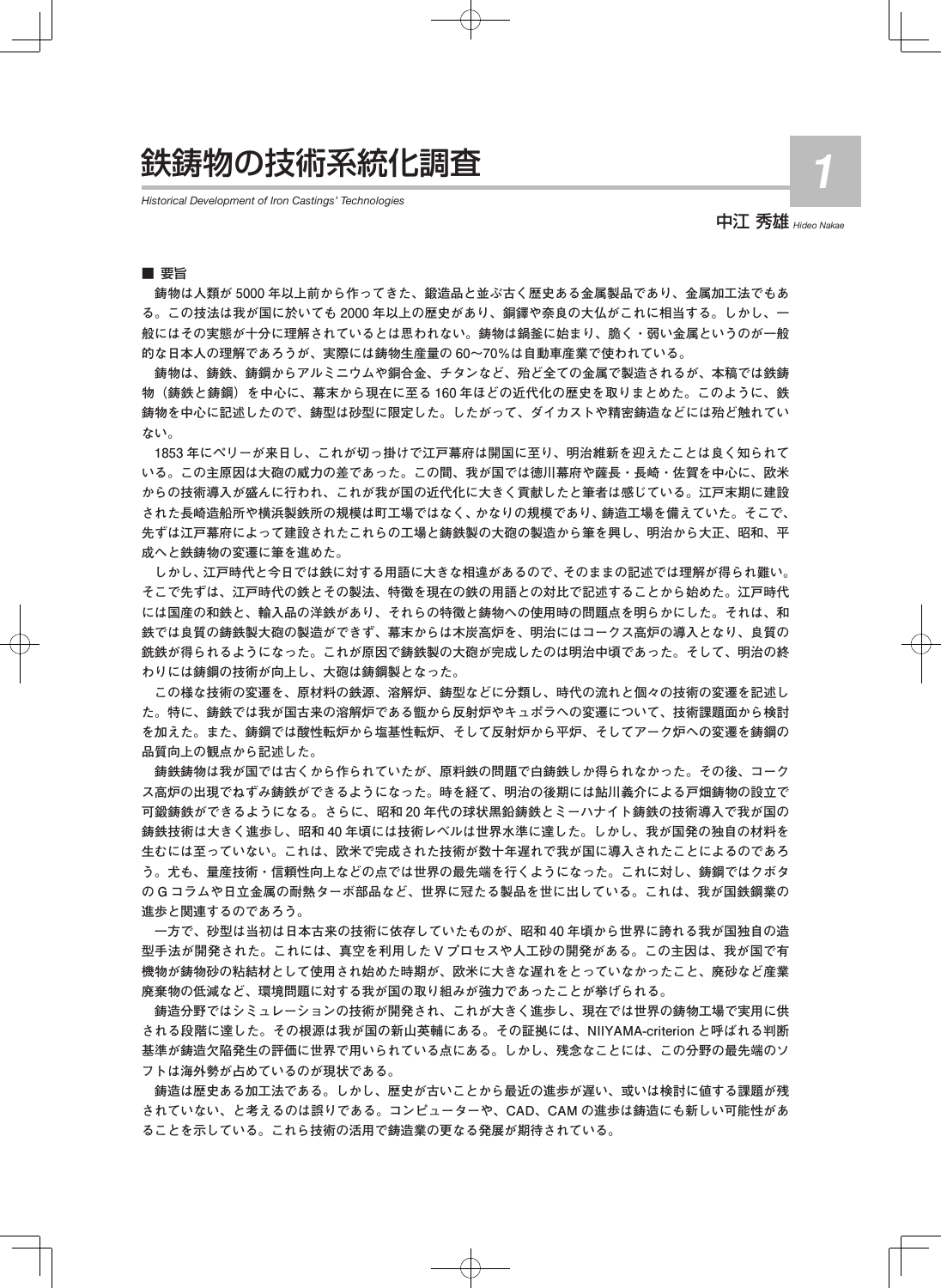### ■ Abstract

Castings is one of the most historical metal products in the same way as forgings and casting is a kind of the metal forming processes represent the culmination of a long history of humanities over 5,000 years along with metal forging. Likewise, such techniques have been used in Japan for more than 2,000 years, as is evidenced by the nation's ritual dotaku bronze bells and the big Buddha statue of Nara. However, the quality of castings is apparently not very well recognized for Japanese people, they generally tend to imagine for castings, the first of which were pots and kettles, as brittle and weak, metal despite the fact that some 60% to 70% of castings products are used in the motor vehicle industry.

Castings can be made with practically any kind of metal ̶ encompassing everything from cast iron, and cast steel to aluminum, copper and titanium alloys. However, this manuscript focused on the history of ferrous casting modernization process in terms of cast iron and cast steel, while looking at the closing days of the Tokugawa shogunate to the present day, a span of almost 160 years. Also, the focus here on cast iron and cast steel meant that the discussion was limited in terms of casting molds to that of the sand casting method. As such, very little mention is made for die casting, precision casting or other such production methods.

It is well known that Matthew Perry's arrival in Japan back in 1853 prompted the Edo Shogunate to open Japan to the outside world, thereby hastening what is known as the Meiji Restoration. This course of events was largely sparked by a realization in Japan of the disparity in firepower between the cannons of the two nations. The active introduction of technology from the US and Europe into Japan, chiefly to the Tokugawa Shogunate as well as the Satsuma and Choshu, Nagasaki and Saga clans, played a seemingly large role in fueling Japan's modernization. Unlike the small family operations typical up until that point, The Nagasaki Shipyard and Yokohama Ironworks built toward the end of Japan's Edo era were fairly large, while forgeries also began to emerge. The author begins by bringing up examples of such factories that were built by the Edo Shogunate and delving into the manufacture of cast-iron cannons, before going on to describe transitions in the realm of iron casting starting from Japan's Meiji period and on through the Taisho, Showa and Heisei eras.

However, what we regard as iron today is vastly different technical terms from what people viewed as constituting iron back in the Edo era, a fact that makes it difficult to move ahead with the topic without further explanation on this point. With that, the author set off describing prevalent iron smelting methods and characteristics of the material in the Edo period, and contrasted steel-related terminology of those days to that which is used today. The author noted that during the Edo era iron was classified either as Japanese iron (watetsu) or as iron imported from the West (yotetsu), and went on to detail characteristics of each while pointing out problems that would crop up when using such materials to make cast iron objects. Whereas decent cast iron cannons initially could not be produced using Japanese iron, the introduction of charcoal blast furnaces toward the end of the Edo period and then coke-fired blast furnaces in the Meiji era resulted in Japan's capacity to produce high-grade pig iron. That led to the emergence of the nation's first cast iron cannons in the middle of the Meiji era. Subsequently, cannons in Japan would come to be made of cast steel toward the end of the Meiji period thanks to ensuing improvements in cast steel production techniques.

The author described technological developments in terms of changes such as in iron raw materials, smelting furnaces and casting molds, thereby detailing respective technological shifts as time progressed. The author also delved into pertinent technical issues, particularly in regard to Japan's transition from traditional small-sized cupola furnaces used in the nation since ancient times to the later adoption of reverberatory furnaces and larger cupola furnaces used in cast iron production. Meanwhile, the author looked at cast steel from the perspective of quality gains as production methods shifted from acid Bessemer converters to basic converters, and even later from reverberatory furnaces to open-hearth furnaces, and finally arc furnaces.

Although iron castings had long been produced in Japan, it was possible to make only white cast iron due to shortcomings of iron raw materials. Later, the advent of coke-fired blast furnaces would enable Japanese manufacturers to produce gray cast iron due to the high silicon contents. As time progressed, the nation would gain the capacity to produce malleable cast iron when Yoshisuke Aikawa established Tobata Casting Company in the latter half of the Meiji period. Subsequently during the post-1945 era, Japan took a big progress in the area of cast iron production with the introduction of processes to manufacture spheroidal graphite cast iron and Meehanite metal, and by around 1965 the nation could boast world-class levels of manufacturing technology. Nevertheless, this did not lead to Japan coming up with new types of materials of its own, most likely because Japan tended to adopt respective technologies several decades after they had been perfected in the Europe and North America. Later, however, Japan would go on to become a world leader in terms of, for instance, its mass production technologies and its ability to afford greater reliability, thereby enabling the nation to introduce unparalleled products to the world such as the G-column line from Kubota Metal Corporation and super-heatresistant cast steel exhaust manifolds produced by Hitachi Metals. These successes indeed helped underpin the development of Japan's steel industry.

Whereas Japan's steel industry initially relied on the nation's age-old sand mold production techniques, from around 1965 it would go on to develop its own world-renowned casting mold methods. Such technological advances include the V-process method of vacuum molding, and molding methods using artificial sand. These successes can be attributed largely to the fact that Japan was not all that far behind Europe and North America